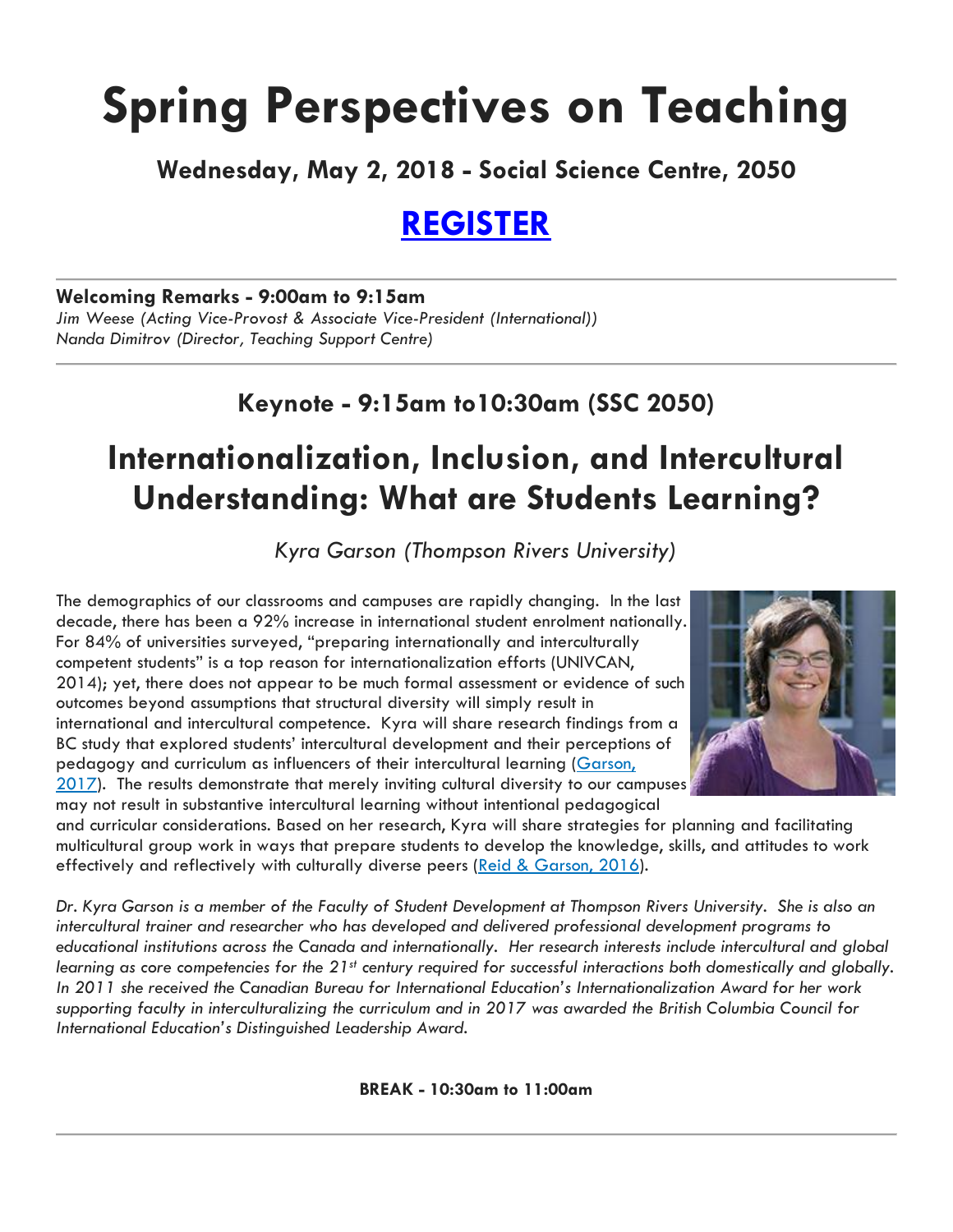# **Concurrent Sessions A - 11:00am to 12:00pm**

#### **A-1 (SSC 2050)**

#### **Teaching Outside the Box: Creative Ways to Revitalize the Classroom**

#### *Daniel Leger (Family Medicine)*

This unique and interactive "Welcome to My Classroom" session will explore ways to implement new innovative teaching methods of gamification, portable curriculums, microburst teaching and educational entertainment to help revitalize our current classrooms and re-engage our millennial learners. Be prepared to "think outside the box"!

#### **A-2 (SSC 2036)**

#### **Paths to cultural humility: practices to encourage collaborative and individual reflections**

*Angela Borchert, Amrapali Chatterjee, Alex Condrache & Nafise Shajani (Modern Languages and Literatures)* Working effectively and respectfully in cross-cultural groups is an essential skill for students to develop in their undergraduate studies. In the new Intercultural Communication program in Modern Languages and Literatures, students develop this skill by collaboratively and individually reflecting on cultural humility. Through individual and interactive activities, students learn to become self-aware, to respect and incorporate different perspectives, and to critically engage with diversity. In this "Welcome to my Classroom" session, participants will have an opportunity to experience a collaborative reflection, identify prompts for student reflection, and discuss how these practices can apply to their own classrooms across the disciplines.

#### **A-3 (SSC 2032)**

#### **The Development of Pre-Service Teachers' Beliefs, Knowledge and Skills about Inclusive Education (30 mins)**

#### *Deanna Friesen & Doris Cunning (Education)*

The session will provide attendees with tools to reflect on their own inclusive practices. A study that investigated the development of pre-service teachers' beliefs about inclusive education practices will be described. Preservice teacher candidates completed three questionnaires about their teaching beliefs at the beginning and end of a course on Inclusive Education. Results will describe how pre-service teachers' sense of self-efficacy, their beliefs about inclusion and effective teaching practices have shifted.

#### **Ensuring that everyone has a voice: Utilizing Voice Thread as a tool to foster inclusion (30 mins)**

#### *Elaine Fournier (Education)*

This session will explore ways in which the use of Voice Thread, an asynchronous web-based tool, can address learner diversity and improve the inclusiveness of online classroom environments. Participants will learn how to effectively utilize the Voice Thread to address the various learning needs of students with disabilities. Voice Thread is an institutionally-supported tool that provides opportunities for students to share their knowledge and understanding, analytical skills and personal reflections related to a particular concept and ensures that everyone has a voice.

#### **BREAK - 12:00pm to 1:15pm**

### **Concurrent Sessions B - 1:15pm to 1:45pm**

#### **B-1 (SSC 2050)**

#### **Students as Partners: what happens when you invite students to help design their own course?**

#### *Lindi Wahl (Applied Mathematics), Tom Haffie (Biology) & 2-3 students from Bio3224G*

As one component of a larger "Students as Partners" Teaching Fellowship project, we have had the privilege of collaborating with the class to design a course entitled "University Science Education". In this session, we present our experience with this process of co-created course development, highlighting both the strengths and pitfalls of such partnerships in course design. The presentation will include reflections by student participants on the impact of the course and the design process.